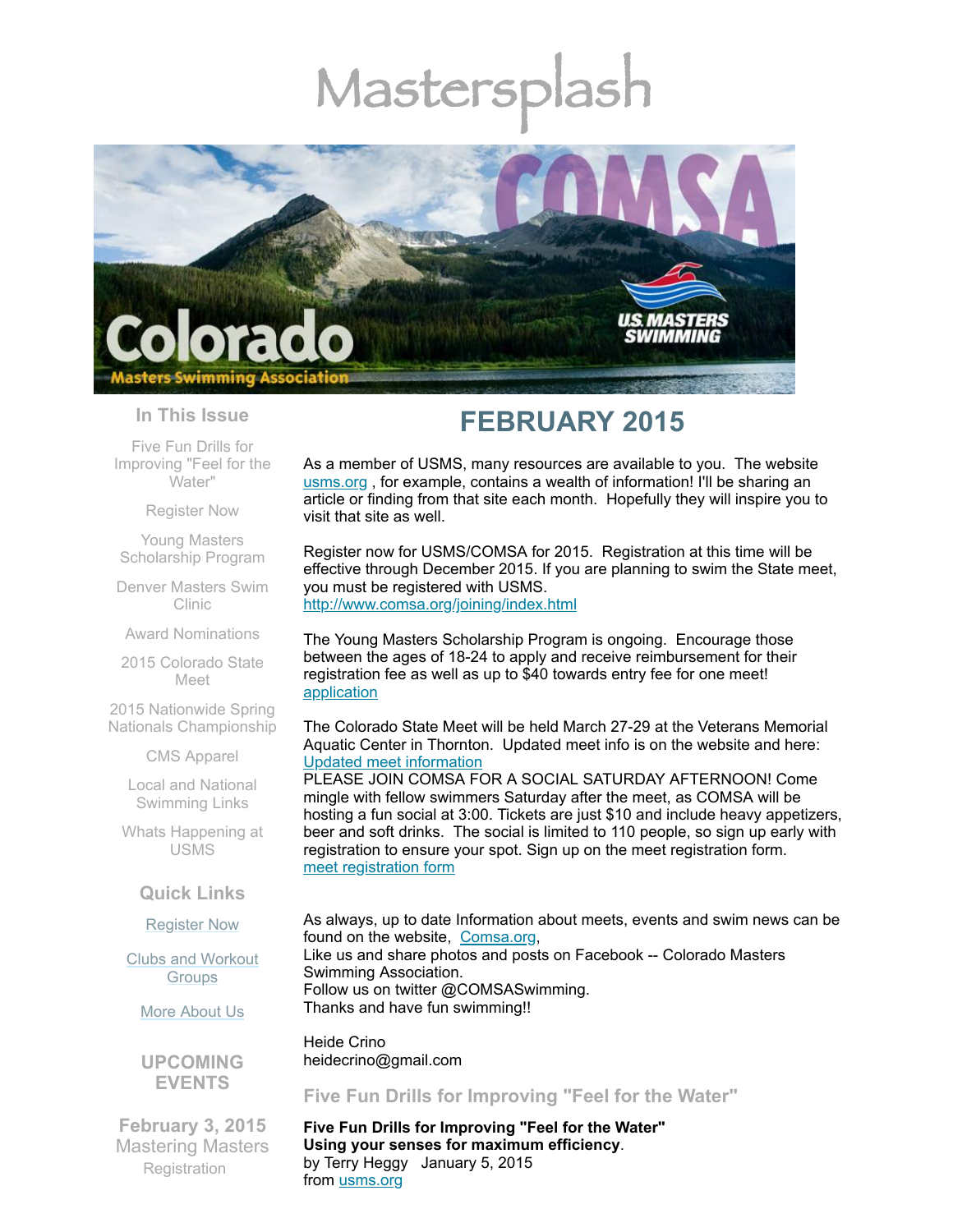**February 7&8**  Denver Masters Swim Clinics [swimmin4fun@msn.com](mailto:swimmin4fun@msn.com)

**February 8, 2015** 4th Annual Rock Classic Masters Swim Meet Castle Rock Recreation Center info and [registration](https://ti.to/rock-tri-club/rock-classic-2015)

**February 14, 2015** Loveland Sweetheart Meet Loveland, CO info and [registration](http://www.comsa.org/events/2015Pool/2015Sweetheart.pdf)

**March 27-29, 2015** Colorado Masters State Meet VMAC Thornton, CO meet info and [registration](https://www.clubassistant.com/club/meet_information.cfm?c=1279&smid=6143)

**April 23-26, 2015** 2015 Nationwide U.S. Masters Swimming Spring **National** Championship San Antonio, TX [meet](http://www.usms.org/content/scnats15meetinfo) info

**May 16, 2015** "Be Our Guest" hosted by DU 9:15 am-11:15 am details to follow

More [Information](http://www.comsa.org/)

[Contact](mailto:heidecrino@gmail.com?)

Aquatic sports are the only competitive activities where the same medium (water) provides both the platform for your propulsion and the forces that slow your progress. In other words, your arms and legs use the water to move forward, but the water's resistance is slowing you down at the same time. Therefore, the better you manage your body's relationship with the water, the faster you'll go.

Even if you know what the perfect stroke should look like, you won't achieve it without feedback on how you're doing. Your coach provides this feedback during practice but in a race it's up to you. The fastest swimmers constantly sense how their entire body (hands, feet, head, etc.) is moving through the water and make immediate adjustments to maintain the best orientation of their limbs and torso. This is known as having a good "feel for the water," and you can develop it, too.

Most swimming stroke drills are designed to teach a specific skill. "Feel" drills, on the other hand, are designed to teach awareness and adaptation, which can be applied across all strokes. Here are five fun ways to fine-tune your senses for maximal propulsion and minimal drag. [continue](http://www.usms.org/articles/articledisplay.php?aid=3052) to read rest of article

## <span id="page-1-0"></span>**Register now for 2015 USMS/COMSA**

Registration in United States Masters Swimming and the Colorado Masters Swimming Association is based upon a calendar year (not from the time you register). Registration fees are \$45 (January 1-December 31). The registration period for each calendar year starts on November 1, with memberships expiring on December 31 of the following year (14 months). Your membership in USMS/COMSA includes:

SWIMMER magazine, the official publication of United States Masters Swimming. Content is directly related to all areas of swimming for adults. The Master Splash newsletter, the official publication of COMSA, announces local swimming related events.

Secondary insurance coverage, which covers all workouts and events where all participants are USMS registered.

Opportunity to participate in local, national and international competitions as well as open water swims, and clinics.

Find all details about registration here: <http://www.comsa.org/joining/index.html>

<span id="page-1-1"></span>**New in 2015!! Young Master Scholarship Program**

#### Young Master Scholarship Program

**Mission of Program:** To promote health, wellness, fitness and competition for adults, ages 18-24, through swimming.

**Goal of Program:** To encourage 10 individuals between the ages of 18-24 to participate in a masters swim program by reimbursing them for their 2015 USMS registration fee and their entry into one 2015 USMS sanctioned event (not to exceed \$40).

#### **Application Process**:

\* Completed applications will be accepted between January 1 and February 28, 2015. \* Completed applications must be submitted to the COMSA Chair. \* The scholarship recipients will be notified by March 15, 2015. **Requirements:** The individual must be new to USMS.

**COMSA Process:** Processes for certain fees shall be as follows: \* COMSA/USMS Registration Fees: COMSA Registrar will be notified of scholarship recipients from the COMSA

Chair. Scholarship recipients shall write 'Young Master Scholarship' on the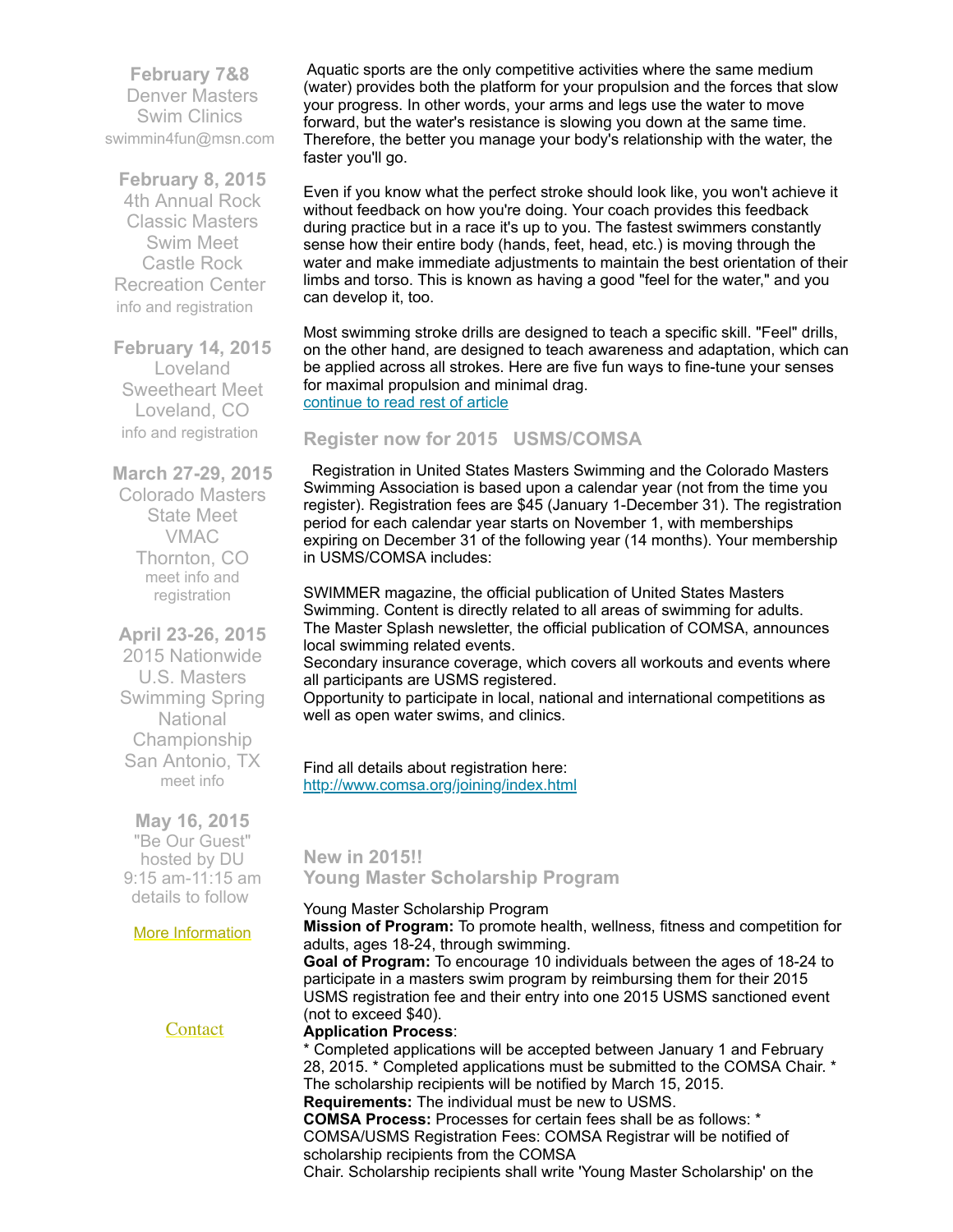registration sent to the COMSA Registrar and send no money. \* Meet Entry Fees: Scholarship recipients shall submit meet entry receipt to COMSA Chair for reimbursement. This amount must not exceed \$40. \* Open Water Events: Scholarship recipients shall submit event entry receipt to COMSA Chair for reimbursement. This amount must not exceed \$40.

#### [Application](https://mlsvc01-prod.s3.amazonaws.com/97cb2c13201/7b0e8b3f-a4e2-4d7f-b92b-766b33b59eff.pdf)

<span id="page-2-0"></span>**Denver Masters Swim Clinic February 7 & 8, 2015**

Denver Masters Swim Clinics February 7, 2015 (Backstroke) February 8, 2015 (Turns)

Clinics will include video analysis of your swimming and personal feedback on your technique by James Hansen, Denver Masters Associate Coach, and Visiting Clinician.

Time each for each clinic: 3:00-5:00pm Cost \$40.00 for anyone \$35.00 for registered COMSA or Denver Masters Swimmers Contact Coach Andrew LeVasseur [swimmin4fun@msn.com](mailto:swimmin4fun@msn.com) to Reserve your spot today!

<span id="page-2-1"></span>**Lou Parker Coach of the Year and Jack Buchannan Service Award Nominations**

Award nominations are now being accepted.

**The Lou Parker Coach of the Year Award** was created in1986 to recognize outstanding coaching. Please nominate your coach if you feel they contribute to their team with respect to camaraderie, technical advice , motivation and support of team members.

**The Jack Buchannan Service Award** selection is based on contribution to Masters Swimming and COMSA.

#### **Award deadline March 6, 2015**

[nomination](http://www.comsa.org/forms/2015Award%20Nomination%20Form.pdf) form

Please submit form to Brian Hoyt bkhoyt [@gmail.com](mailto:bkhoyt@gmail.com)

<span id="page-2-2"></span>**2015 Colorado State Meet Veterans Memorial Aquatic Center Thornton**, CO **March 27-29, 2015**

#### **PLEASE JOIN COMSA FOR A SOCIAL SATURDAY AFTERNOON!**

Come mingle with fellow swimmers Saturday after the meet, as COMSA will be hosting a fun social at 3:00. Tickets are just \$10 and include heavy appetizers, beer and soft drinks. Limited to the first 110 people so sign up early with registration to ensure your spot.

More info. regarding location to follow.

Please note the **30 minute breaks** on Saturday and Sunday in the revised schedule below

**EVENT SCHEDULE Friday, March 27, 2015 - Session 1 Warm-ups start at 12:00 PM - Meet Session starts at 1:00 PM** # Gender Event 1 Mixed 1650 Y Free (Seeded slow to fast) 2 Mixed 1000 Y Free (Seeded slow to fast)

**Saturday, March 28, 2015 - Session 2**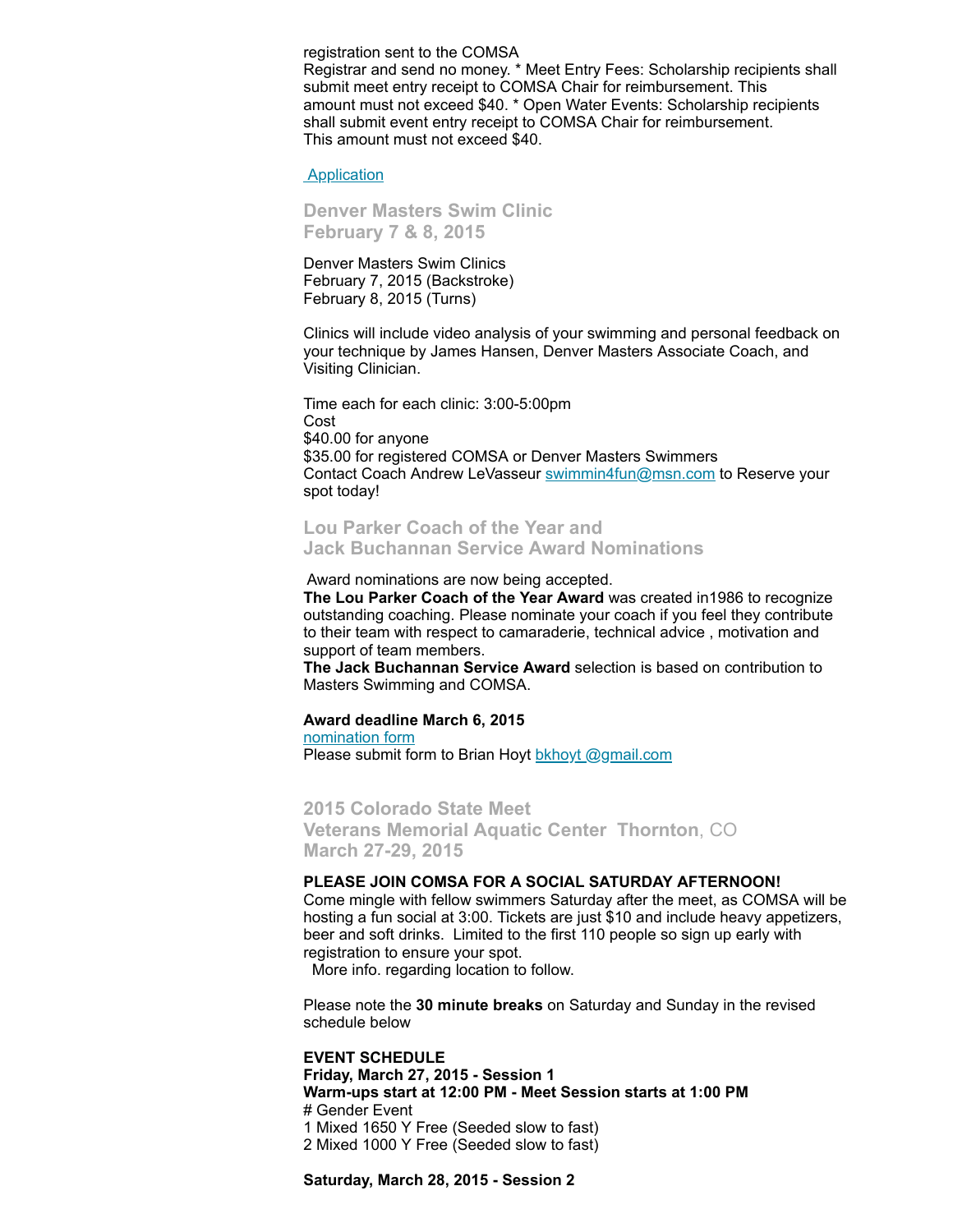**Warm ups start at 7:30 Meet Session starts at 8:45 AM** # Gender Event Women 500 Freestyle Men 500 Freestyle **Minute Break** Women 200 Y Medley Relay Men 200 Y Medley Relay Women 200 Y Fly Men 200 Y Fly Women 50 Y Back Men 50 Y Back Women 100 Y Breast Men 100 Y Breast Women 200 Y IM Men 200 Y IM Women 400 Y Free Relay Men 400 Y Free Relay Women 50 Y Fly Men 50 Y Fly Women 200 Y Back Men 200 Y Back Women 100 Y Free Men 100 Y Free Mixed 200 Y Free Relay

**Sunday, March 29, 2015 - Session 3 Warm-ups start at 7:30 AM - Meet Session starts at 8:30 AM** # Gender Event Women 400 Y IM Men 400 Y IM **Minute Break** Women 200 Y Free Relay Men 200 Y Free Relay Women 200 Y Breast Men 200 Y Breast Women 50 Y Free Men 50 Y Free Women 100 Y Fly Men 100 Y Fly Women 800 Y Free Relay Men 800 Y Free Relay Women 200 Y Free Men 200 Y Free Women 100 Y IM Men 100 Y IM Women 50 Y Breast Men 50 Y Breast Women 100 Y Back Men 100 Y Back Mixed 200 Y Medley Relay

meet info and [registration](https://www.clubassistant.com/club/meet_information.cfm?c=1279&smid=6143)

<span id="page-3-0"></span>**2015 Nationwide Spring National Championship San Antonio, TX April 23-26, 2015**

The 2015 U.S. Masters Swimming Spring National Championship will be held April 23-26 at the Northside ISD Aquatic Complex in San Antonio, Texas. This beautiful facility boasts two 10-lane 25-yard competition courses plus up to 30 warm-up lanes.

Online registration will open no later than February 15, 2015, and will close at